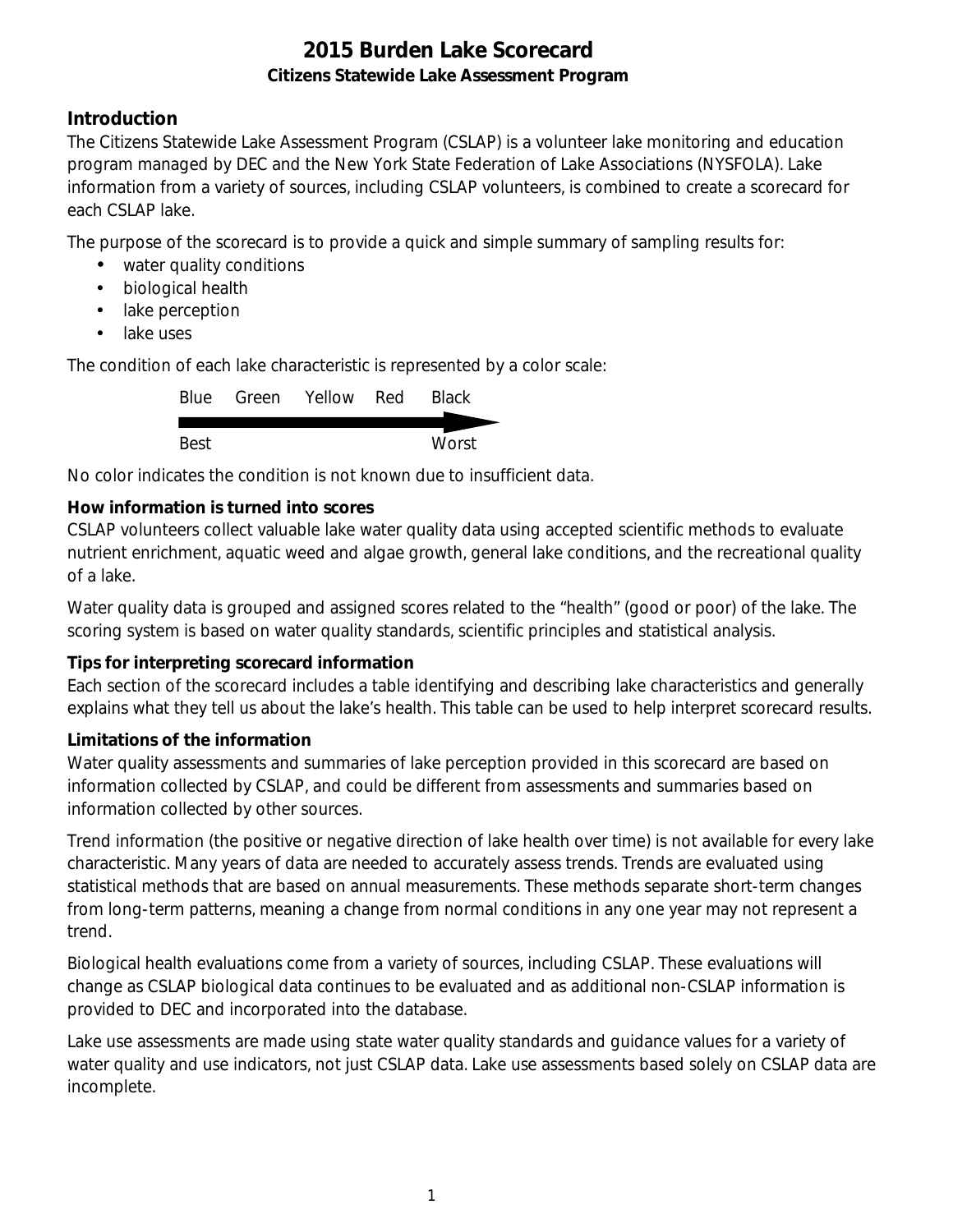### **Water Quality Assessment**

Water quality assessments are based on data collected from the deepest part of the lake every other week, for 15 weeks, from late spring through early fall. The data is used to evaluate a number of lake conditions, including algae growth (productivity or trophic status), pH and deepwater dissolved oxygen levels. There is not enough data to identify a trend in the deepwater oxygen levels for any CSLAP lake.



*\**All years of CSLAP data collection for the lake except those for which data was not available.

#### **The following data is collected and analyzed to determine the water quality score.**

| Water quality<br>characteristic         | <b>Score</b>                                                        | Description of characteristic                                                                                                                                         | What it means                                                                                                                                                                              |
|-----------------------------------------|---------------------------------------------------------------------|-----------------------------------------------------------------------------------------------------------------------------------------------------------------------|--------------------------------------------------------------------------------------------------------------------------------------------------------------------------------------------|
|                                         | Total<br>Phosphorus (TP)                                            | TP is measured because it is an<br>important nutrient that often controls<br>the growth of algae and rooted plants.                                                   | Too much phosphorus can harm aquatic life,<br>water supplies, and recreational uses by causing<br>excessive algae growth.                                                                  |
| <b>Trophic Status</b>                   | Chlorophyll a                                                       | Chlorophyll a is measured to estimate<br>the amount of algae in a lake.                                                                                               | The amount of chlorophyll a is usually closely<br>related to the amount of phosphorus and can<br>affect water clarity.                                                                     |
|                                         | Secchi Disk                                                         | This is a device to measure how far<br>down into the water you can see.                                                                                               | Water clarity is a strong indicator of the public's<br>opinion of lake conditions.                                                                                                         |
|                                         | рH                                                                  | Water pH is measured to determine its<br>acidity or alkalinity.                                                                                                       | Values between 6 and 9 support most types of<br>plant and animal life.                                                                                                                     |
| pH Balance<br>Conductivity              |                                                                     | Conductivity is measured to estimate<br>the amount of dissolved and<br>suspended solids in water, including<br>salts and organic material.                            | High conductivity values may be related to<br>geology or land use practices and can indicate<br>susceptibility to changes in pH.                                                           |
| Deepwater<br><b>Dissolved</b><br>Oxygen | Phosphorus,<br>ammonia, nitrite,<br>iron, manganese,<br>and arsenic | Dissolved oxygen (DO) is not<br>measured directly, but can be inferred<br>from the levels of certain chemicals in<br>water samples collected near the lake<br>bottom. | Dissolved oxygen is critical for the ecological<br>balance of lakes. Low DO in bottom waters can<br>affect the survival of fish and lake organisms and<br>cause chemical changes in lakes. |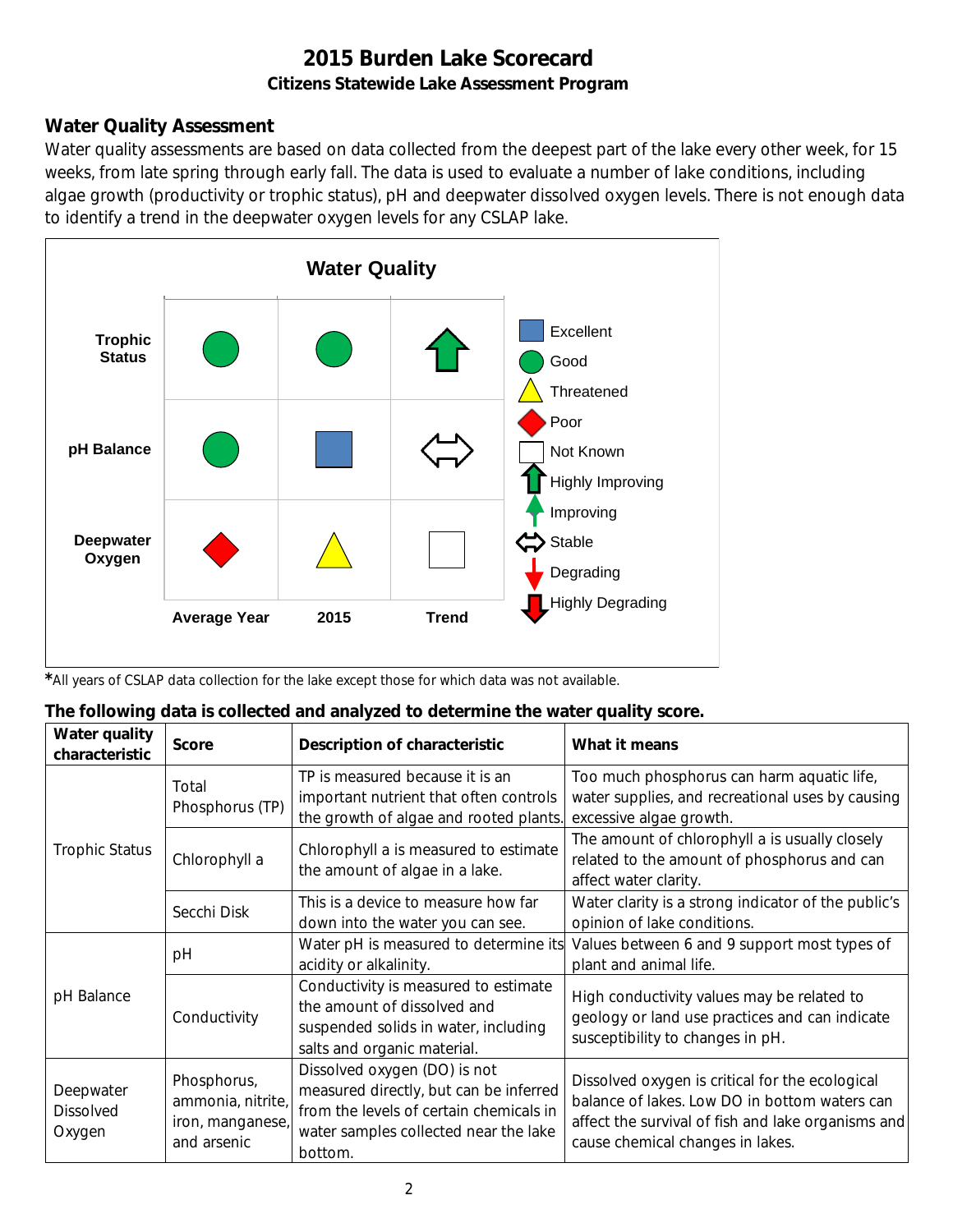#### **The water quality scores for each water quality characteristic are determined by the following:**

| Water quality<br>characteristic         | <b>Score</b> | <b>Criteria Score Elements</b>                                                                                 | How Criteria Are Used to Determine Score                                                             |
|-----------------------------------------|--------------|----------------------------------------------------------------------------------------------------------------|------------------------------------------------------------------------------------------------------|
|                                         | Excellent    | Average value for each trophic<br>indicator (water clarity, chlorophyll<br>a, total phosphorus) assigned score | Trophic score = $8$ or $9$ (two of three trophic indicators<br>= oligotrophic, other is mesotrophic) |
| <b>Trophic Status</b>                   | Good         |                                                                                                                | Trophic score = $6$ or 7 (at least two trophic indicators<br>= mesotrophic or "higher")              |
|                                         | Threatened   | of 3 if oligotrophic <sup>+</sup> , 2 if<br>mesotrophic <sup>+</sup> , 1 if eutrophic <sup>+</sup>             | Trophic score $=$ 4 or 5 (at least one trophic indicator<br>= mesotrophic or "higher")               |
|                                         | Poor         |                                                                                                                | Trophic score = $3$ (all trophic indicators = "eutrophic")                                           |
| pH Balance                              | Excellent    | Average pH is evaluated against                                                                                | pH between 7.5 and 8.5                                                                               |
|                                         | Good         | state water quality standards                                                                                  | pH between 7 and 7.5                                                                                 |
|                                         | Threatened   | (should be above 6.5 and below 8.5)<br>and average conductivity evaluated                                      | pH above 8.5, pH between 6.5 and 7, or conductivity<br>$< 50$ ug/l                                   |
|                                         | Poor         | to determine if low buffering<br>capacity against future pH change                                             | pH < 6.5                                                                                             |
| Deepwater<br><b>Dissolved</b><br>Oxygen | Excellent    | Deepwater ammonia and                                                                                          | Actual DO data indicating fully oxygenated conditions<br>in stratified lakes to lake bottom          |
|                                         | Good         | phosphorus levels are compared to<br>surface readings, and assigned a                                          | All shallow lakes assumed to be good absent data;<br>deepwater scores $= 1$                          |
|                                         | Threatened   | score of 3 if bottom readings are<br>>10x surface readings and a score                                         | Deepwater NH3 score + Deepwater TP score > 3 or<br>actual DO data indicating hypoxic conditions      |
|                                         | Poor         | of 2 if bottom readings are > 5x<br>surface readings                                                           | Deepwater NH3 score $=$ 3 or actual DO data<br>indicating anoxic conditions                          |
|                                         | Not known    |                                                                                                                | No deepwater $O_2$ or indicator data in stratified lake                                              |

**+** trophic designations- oligotrophic = water clarity > 5 m, chlorophyll a < 2 ug/l, total phosphorus < 10 ug/l mesotrophic = water clarity 2-5 m, chlorophyll a 2-8 ug/l, total phosphorus = 10-20 ug/l

eutrophic = water clarity < 2 m, chlorophyll a > 8 ug/l, total phosphorus > 20 ug/l

#### **The water quality trends for each water quality characteristic and measure of lake perception are determined by the following:**

| Highly Improving:        | linear regression correlation coefficient ( $R^2$ ) > 0.5 and p value < 0.01, with trend toward<br>higher "score"                           |
|--------------------------|---------------------------------------------------------------------------------------------------------------------------------------------|
| Improving:               | $R^2 > 0.33$ and p value < 0.05, or $R^2 > 0.5$ and p value < 0.05, or $R^2 > 0.33$ and p value < 0.01,<br>with trend toward higher "score" |
| Stable:                  | neither linear regression nor p value in statistically significant ranges as defined above                                                  |
| Degrading:               | $R^2 > 0.33$ and p value < 0.05, or $R^2 > 0.5$ and p value < 0.05, or $R^2 > 0.33$ and p value < 0.01,<br>with trend toward lower "score"  |
| <b>Highly Degrading:</b> | $R^2 > 0.5$ and p value < 0.01, with trend toward lower "score"                                                                             |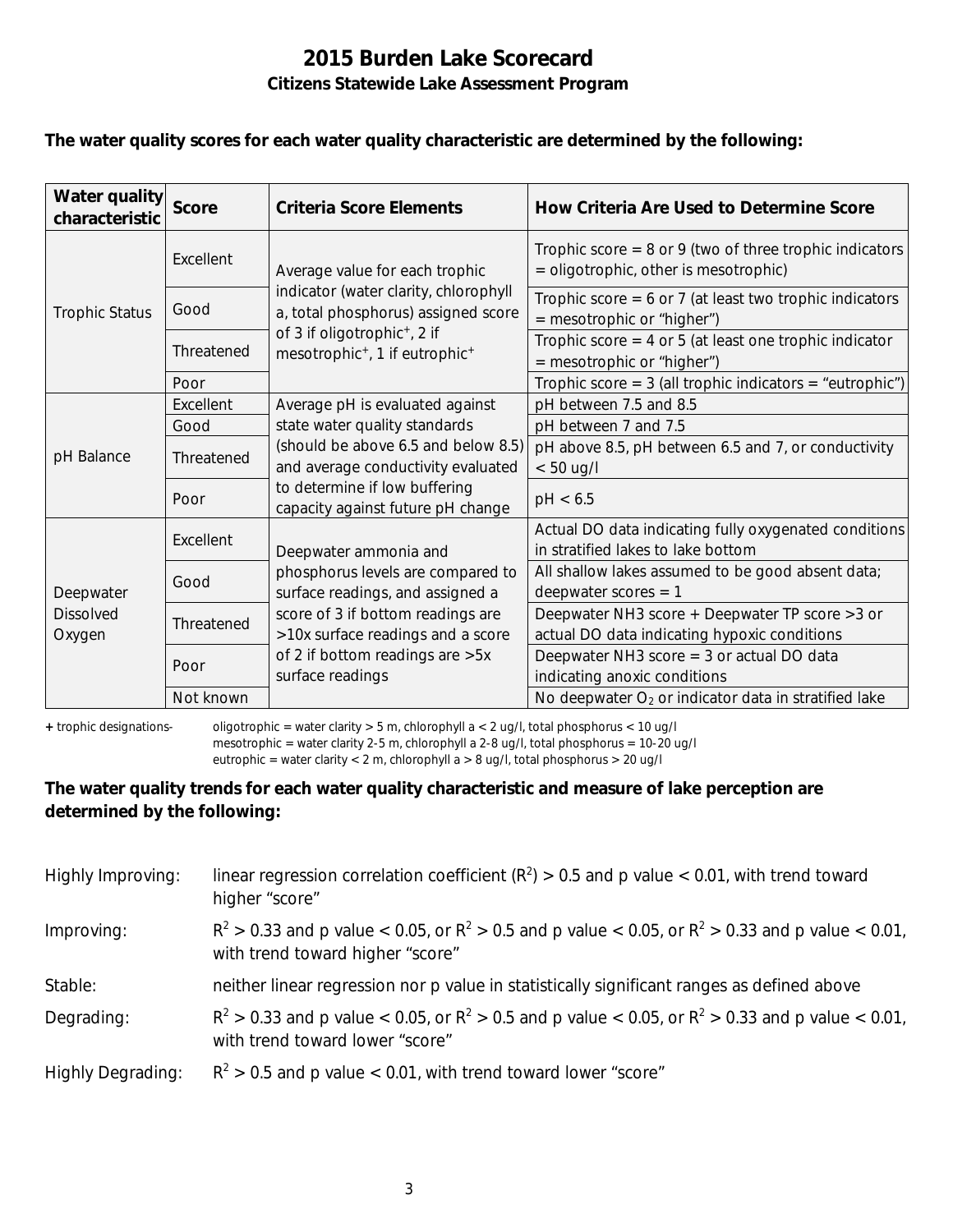### **Biological Health**

Biological health of lakes can be evaluated in a number of ways. For CSLAP lakes, biological health evaluations are based on the presence of invasive plants, the type and number of blue-green harmful algal blooms, the presence of invasive animals (zebra mussels, spiny waterflea, etc.), the types of fish, aquatic plant diversity, and the number of pollution sensitive aquatic insects.

Biotic indices have been developed to evaluate a few biological health characteristics. Biotic indices are used to compare the biological community of the lake being sampled to the biological community of a known highquality lake. (Data to support biological health assessments is not available for all CSLAP lakes.)



*\** All years of CSLAP data collection for the lake except those for which data was not available.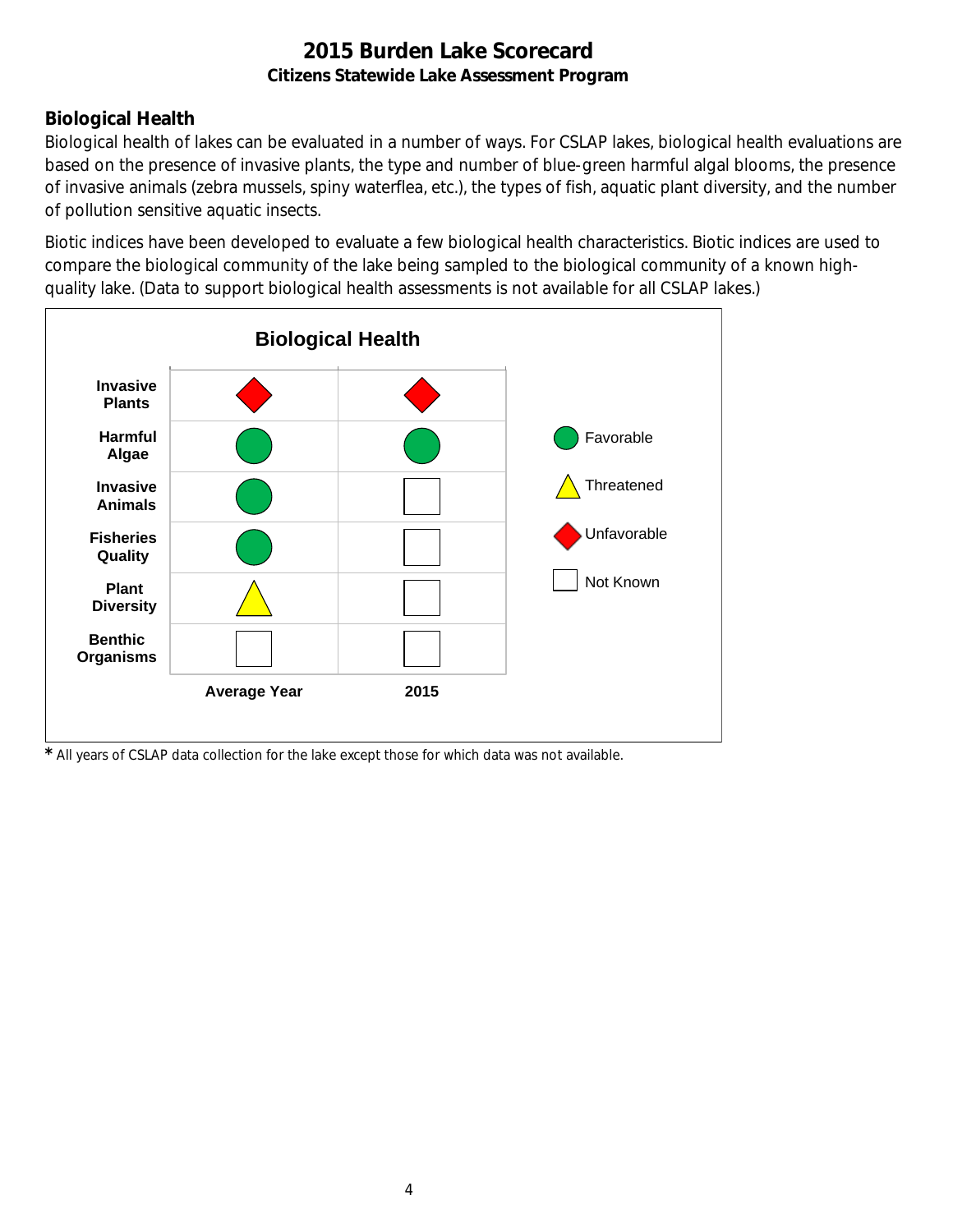|  |  | The following information is used to determine biological health scores. |
|--|--|--------------------------------------------------------------------------|
|  |  |                                                                          |

| <b>Biological Health</b><br>Characteristic | <b>Description of characteristic</b>                                                                                                                                                            | What it means                                                                                                                                                                                                                                                                                                                                                                          |
|--------------------------------------------|-------------------------------------------------------------------------------------------------------------------------------------------------------------------------------------------------|----------------------------------------------------------------------------------------------------------------------------------------------------------------------------------------------------------------------------------------------------------------------------------------------------------------------------------------------------------------------------------------|
| <b>Invasive Plants</b>                     | CSLAP volunteers survey lakes for nuisance,<br>non-native plants (water chestnut, Eurasian<br>water milfoil, etc.).                                                                             | Abundant invasive plants can crowd out native and<br>protected plants, create quality problems, and interfere<br>with recreation. "Unfavorable" means at least one<br>invasive plant species has been found. "Threatened"<br>lakes are geographically close to an "infected" lake, or<br>have water quality conditions that put them at higher<br>risk for species invasion.           |
| Harmful Algae                              | DEC and other biologists screen water<br>samples for blue-green algae cell pigments<br>and also test them for algal toxins.                                                                     | Harmful algae can reduce oxygen levels and may cause<br>harm to people recreating on the lake. "Unfavorable"<br>means algal toxin readings are unsafe for water<br>recreation; "threatened" means readings are<br>approaching unsafe for water recreation.                                                                                                                             |
| <b>Invasive Animals</b>                    | DEC and other biologists survey lakes for<br>nuisance, non-native animals (zebra mussels)<br>spiny water flea, etc.).                                                                           | Abundant invasive animals can harm native plant and<br>animal species, influence the likelihood of algal blooms,<br>and interfere with recreation. "Unfavorable" means at<br>least one invasive animal has been found. "Threatened"<br>lakes are geographically close to an "infected" lake, or<br>have water quality conditions that put them at higher<br>risk for species invasion. |
| <b>Fisheries Quality</b>                   | DEC and other fisheries biologists measure<br>the length and weight of various species in a<br>lake's fish community and conduct other<br>measures of the health of the fisheries<br>community. | Better fisheries quality indicates the lake has sufficient<br>food resources and habitat to support its fish<br>community. Several "biotic indices" are used to evaluate<br>fish community quality.                                                                                                                                                                                    |
| <b>Plant Diversity</b>                     | CSLAP volunteers, academic researchers and<br>consultants survey lakes for the number and<br>types of aquatic plants.                                                                           | Higher plant diversity indicates a more natural<br>environment and helps prevent invasive species from<br>taking over a lake. "Floristic quality indices" are used to<br>evaluate plant communities.                                                                                                                                                                                   |
| <b>Benthic</b><br>Organisms                | DEC and other biologists count and identify<br>the types of bottom living (benthic) aquatic<br>insects in a lake.                                                                               | More pollution sensitive (intolerant) aquatic insects in a<br>lake usually indicate good water quality and suitable<br>habitat. "Biotic indices" are used to evaluate benthic<br>communities.                                                                                                                                                                                          |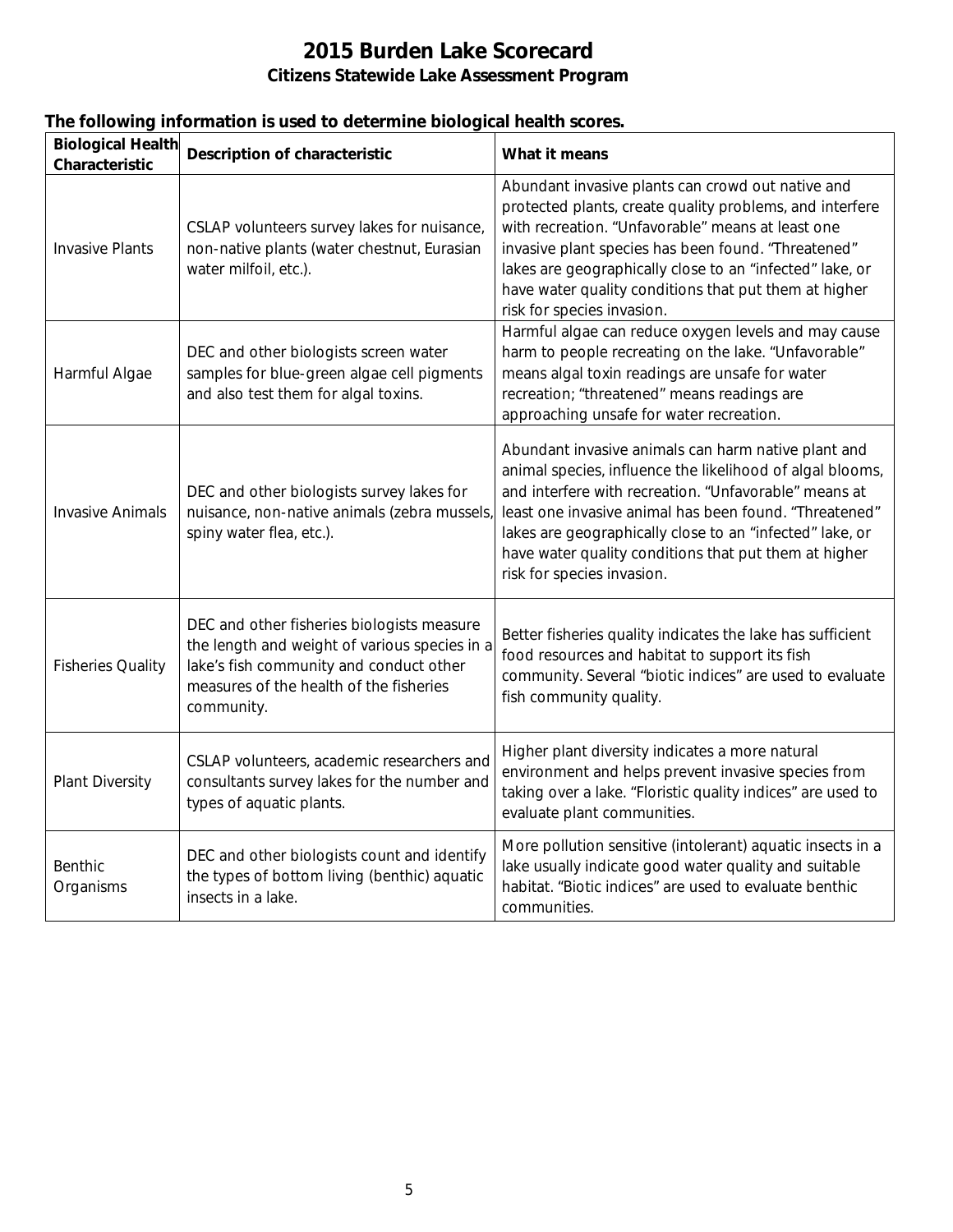# **2015 Burden Lake Scorecard**

### **Citizens Statewide Lake Assessment Program**

#### **The biological health scores for each biological health characteristic are determined by the following:**

| <b>Water quality</b>   | <b>Score</b> | <b>Criteria Score Elements</b>                | How Criteria Are Used to Determine                  |
|------------------------|--------------|-----------------------------------------------|-----------------------------------------------------|
| characteristic         |              |                                               | <b>Score</b>                                        |
|                        | Favorable    | Aquatic plant surveys are conducted by        | No evidence of invasive/exotic aquatic plants       |
|                        | Threatened   | CSLAP volunteers or by other                  | Invasive plants found in nearby (<10 miles away)    |
| <b>Invasive Plants</b> |              | organizations; invasive plants identified     | lakes or public launch is found on lake             |
|                        | Unfavorable  | by plant expert                               | Invasive/exotic aquatic plants found in lake        |
|                        | Not Known    |                                               | No aquatic plant surveys in lake (this year)        |
|                        | Favorable    |                                               | All data show algae, phycocyanin and toxin          |
|                        |              | Harmful algae bloom (HAB) sampling            | levels below DEC bloom criteria <sup>+</sup>        |
|                        |              | conducted in open water and along             | Fluoroprobe or toxin levels exceed DEC              |
| Harmful Algae          | Threatened   | shoreline; total algae, algae species,        | threatened# criteria; phycocyanin levels exceed     |
|                        |              | phycocyanin (blue green pigment) and          | DEC bloom criteria, or visual evidence of blooms    |
|                        | Unfavorable  | algal toxins analyzed in samples              | Fluoroprobe or toxin levels exceed DEC bloom        |
|                        |              |                                               | criteria in open water or shoreline                 |
|                        | Not Known    |                                               | No HAB data available for lake                      |
|                        | Favorable    |                                               | No reports of invasive/exotic aquatic animals       |
|                        |              | Invasive animal (primarily zebra or           | and no clear threats exist                          |
|                        | Threatened   | quagga mussel) surveys are conducted          | Invasive animals found in nearby (<25 miles         |
| Invasive               |              | on limited basis in CSLAP lakes; other        | away) waterbodies AND public launch is found        |
| Animals                |              | AIS animals reported through                  | on lake, or calcium levels > 20 mg/l                |
|                        | Unfavorable  | iMapInvasives                                 | Invasive/exotic aquatic animals found in lake       |
|                        | Not Known    |                                               | No information to evaluate presence of exotic       |
|                        |              |                                               | animals                                             |
|                        | Favorable    | New York does not (yet) have a fish           | Fish IBI $> 60$ (= "good" and "excellent")          |
| <b>Fisheries</b>       | Threatened   | index for biotic integrity (IBI); for lakes   | Fish IBI between 40 and 60 (= "fair")               |
| Quality                | Unfavorable  | with fishery survey data, Minnesota Fish      | Fish IBI < 40 (= "poor")                            |
|                        | Not Known    | IBI is used to evaluate fisheries quality     | No fisheries data                                   |
|                        | Favorable    | New York has not yet developed a              | $mFQI > 5$ (= "good" quality), based on # genera    |
|                        | Threatened   | floristic quality index (FQI); for lakes with | $mFQI = 3-8 (= "fair" quality)$ , based on # genera |
| <b>Plant Diversity</b> | Unfavorable  | detailed plant survey data, a modified        | $mFQI < 3$ (= "poor" quality), based on # genera    |
|                        |              | version of the Wisconsin FQI and Florida      |                                                     |
|                        | Not Known    | aquatic plant designations are used for       | Insufficient plant survey data to evaluate          |
|                        |              | evaluating aquatic floristic quality          |                                                     |
|                        | Favorable    | New York has not yet developed a              | IBI > 10-15 (based on $#$ genera)                   |
| Benthic                | Threatened   | macroinvertebrate IBI; for lakes with         | IBI between 8 and 15 (based on # genera)            |
|                        | Unfavorable  | detailed macroinvertebrate survey data,       | B  < 8                                              |
| Organisms              | Not Known    | Vermont IBI is used to evaluate benthic       | Insufficient macroinvertebrate data to evaluate     |
|                        |              | organism quality                              | benthic organisms quality                           |

**+** DEC bloom criteria- fluoroprobe blue green algae chlorophyll a = 30 ug/l

phycocyanin = 200 units

algal toxins- microcystin-LR = 20 ug/l ("high toxins") along shoreline, = 10 ug/l in open water

**+** DEC threatened criteria- fluoroprobe blue green algae chlorophyll a = 10 ug/l

algal toxins- microcystin-LR = 4 ug/l along shoreline or in open water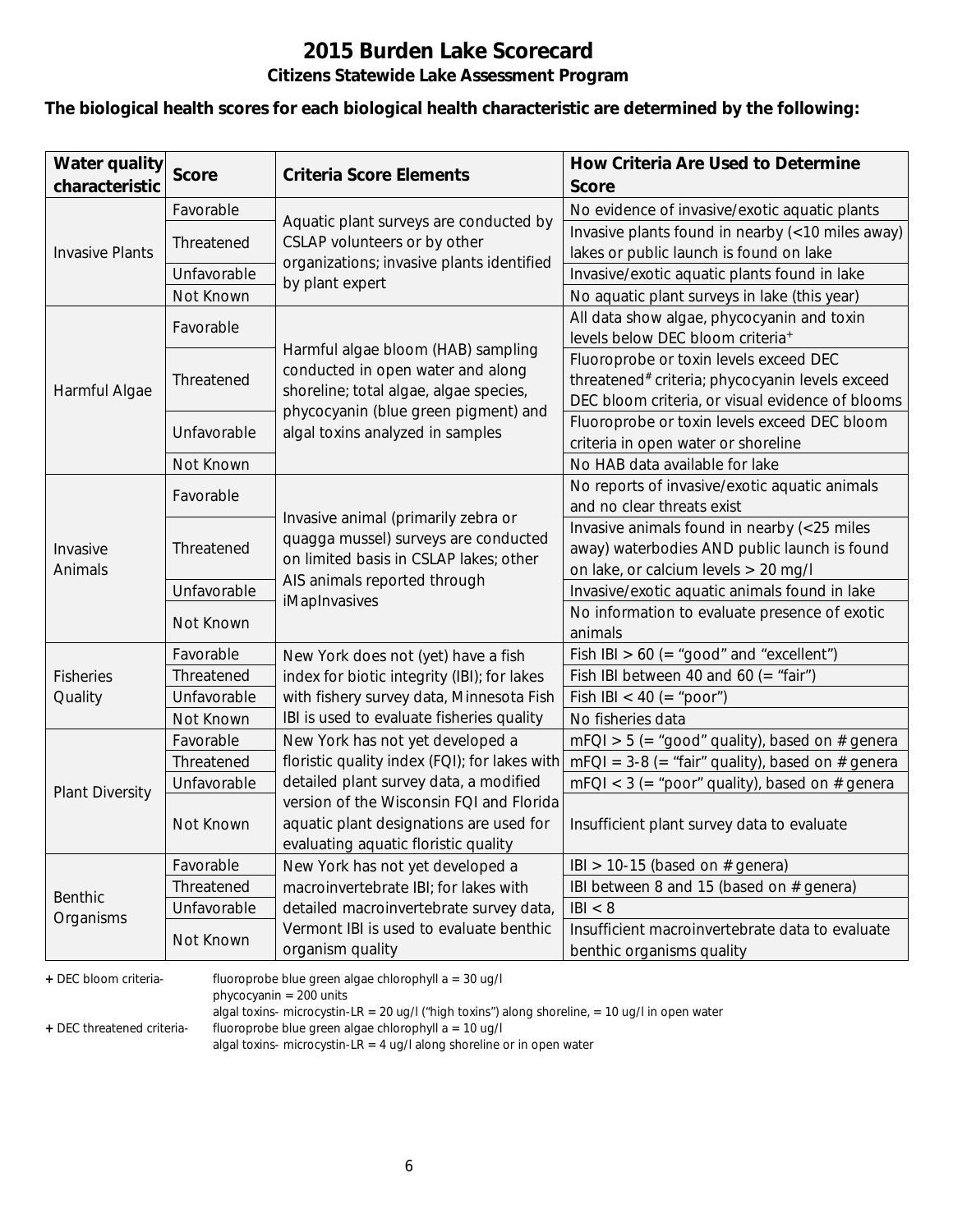### **Lake Perception**

Lake perception scores are based on the visual observations of CSLAP volunteers who answer questions on the Field Observation Form (http://www.dec.ny.gov/docs/water\_pdf/cslapsamobs.pdf) completed during sampling. The questions ask the volunteer to determine their perceptions of how clear the water looks, the abundance of aquatic plants, conditions affecting current recreational use, and the overall recreational quality of the lake.

Visual observations are very closely connected to measured water quality conditions. This information is helpful to lake managers in deciding on nutrient criteria, or the amount of nutrients that can flow into a lake without compromising its water quality. For New York State lakes, perception data collected by CSLAP volunteers is critical to the development of nutrient criteria (defining "how much is too much") and has been consistently collected by CSLAP volunteers since 1992.



*\** All years of CSLAP data collection for the lake except those for which data was not available.

| <b>Lake Perception</b><br>Characteristic | <b>Description of characteristic</b>                                                                                                   | What it means                                                                                                                                                                                                                                                                                                |
|------------------------------------------|----------------------------------------------------------------------------------------------------------------------------------------|--------------------------------------------------------------------------------------------------------------------------------------------------------------------------------------------------------------------------------------------------------------------------------------------------------------|
| <b>Water Quality</b>                     | Asks the user: How clear does the<br>water look today?                                                                                 | Clearer water usually indicates lower nutrient levels.                                                                                                                                                                                                                                                       |
| <b>Aquatic Plants</b>                    | Asks the user: How abundant are<br>aquatic plants where people are<br>boating and swimming today?                                      | Lower abundances of aquatic plants usually provide proper<br>ecological balance and are less likely to contribute to recreational<br>use problems, although the absence of plants can also lead to<br>lake problems. Lakes with the most favorable assessments have<br>some plants, but not too many plants. |
| Recreation                               | Asks the user: What is your opinion of<br>the recreational quality of the lake?<br>What factors affect your perception of<br>the lake? | Users' perceptions are associated with water quality conditions<br>and aquatic plant coverage. Positive responses usually indicate<br>good water quality and little to no surface plant coverage.<br>Negative responses are usually associated with poor water quality<br>and/or invasive plants.            |

#### **The following information is used to determine the lake perception scores.**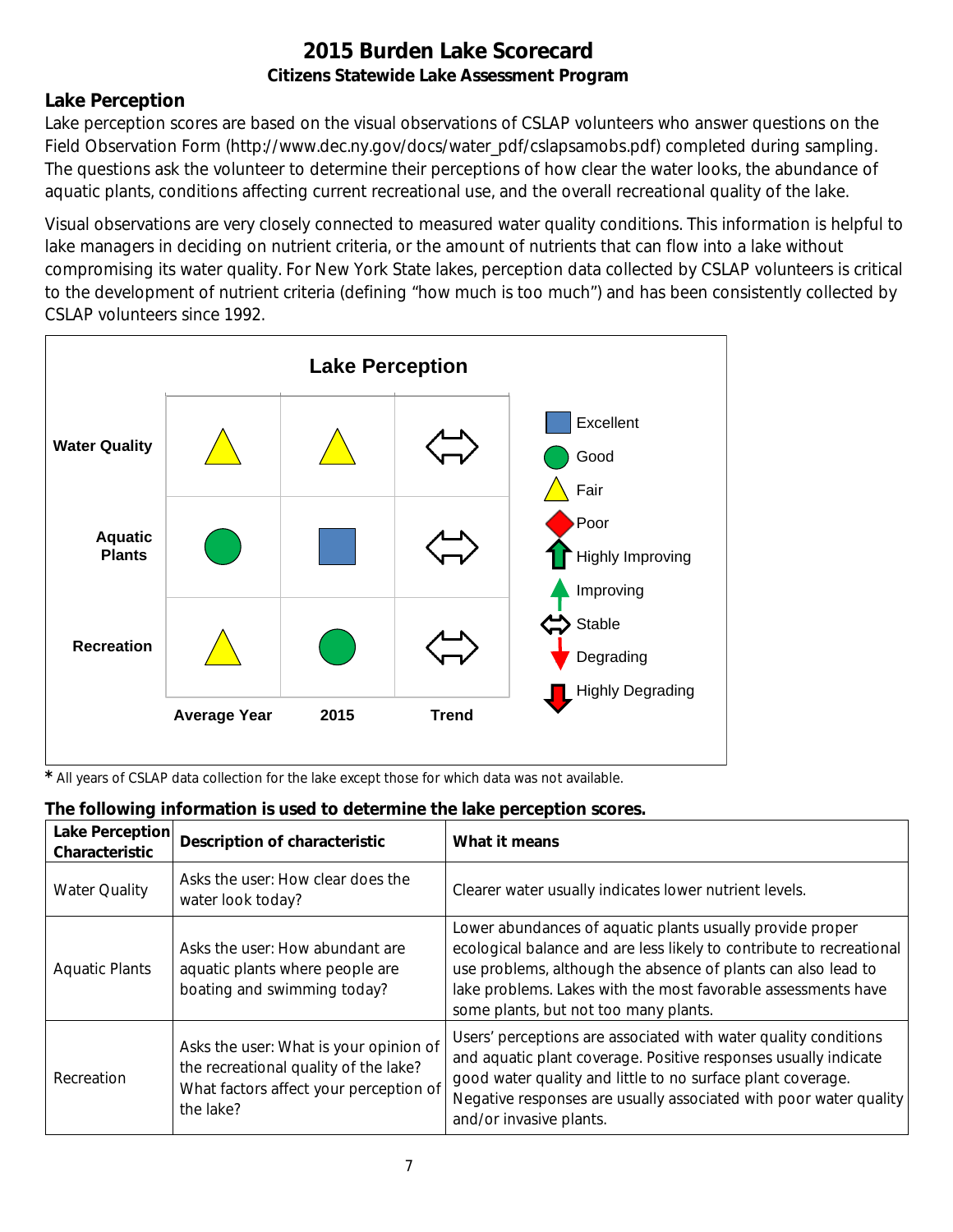#### **The lake perception scores for each lake perception characteristic are determined by the following:**

| Lake perception<br>characteristic | <b>Score</b> | Criteria Score Elements                                                                                              | How Criteria Are Used to Determine<br><b>Score</b>  |
|-----------------------------------|--------------|----------------------------------------------------------------------------------------------------------------------|-----------------------------------------------------|
|                                   | Excellent    | Water quality perception is evaluated on a<br>5 point scale during each CSLAP sampling                               | Average value $< 1.5$                               |
| <b>Water Quality</b>              | Good         | session, ranging from "crystal clear" (=1) to                                                                        | Average value $>1.5$ and $< 2.5$                    |
|                                   | Fair         | "severely high algae levels" (=5); average                                                                           | Average value $>2.5$ and $< 3.5$                    |
|                                   | Poor         | values are computed                                                                                                  | Average value $>3.5$                                |
|                                   | Excellent    | Aquatic plant coverage is evaluated on a 5                                                                           | Average value $>2$ and $< 2.5$                      |
|                                   | Good         | point scale during each CSLAP sampling                                                                               | Average value $>1.5$ and $< 2$ OR $> 2.5$ and $< 3$ |
| <b>Aquatic Plants</b>             | Fair         | session, ranging from "not visible at lake                                                                           | Average value $>3$ and $<$ 3.5 OR $<$ 1.5           |
|                                   | Poor         | surface" $(=1)$ to "plants densely cover<br>surface except in deepest areas" $(=5)$ ;<br>average values are computed | Average value $> 3.5$                               |
|                                   | Excellent    | Recreational conditions are evaluated on a                                                                           | Average value $< 1.5$                               |
|                                   | Good         | 5 point scale during each CSLAP sampling                                                                             | Average value $>1.5$ and $< 2.5$                    |
| Recreation                        | Fair         | session, ranging from "beautifulcould not                                                                            | Average value $>2.5$ and $< 3.5$                    |
|                                   | Poor         | be nicer" $(=1)$ to "lake not usable" $(=5)$ ;<br>average values are computed                                        | Average value $>3.5$                                |

**+** lake assessments- **water quality** = 1 = crystal clear, 2 = not quite crystal clear, 3 = definite algae greenness, 4 = high algae levels, 5 = severely high algae levels

**aquatic plants** =  $1$  = no plants visible,  $2$  = plants below surface,  $3$  = plants at surface,  $4$  = plants dense at surface,  $5$  = surface plant coverage

**recreation** = 1 = could not be nicer, 2 = excellent, 3 = slightly impaired, 4 = substantially impaired, 5 = lake not usable

### **The water quality trends for each water quality characteristic and measure of lake perception are determined by the following:**

| Highly Improving:        | linear regression correlation coefficient ( $R^2$ ) > 0.5 and p value < 0.01, with trend toward<br>higher "score"                           |
|--------------------------|---------------------------------------------------------------------------------------------------------------------------------------------|
| Improving:               | $R^2 > 0.33$ and p value < 0.05, or $R^2 > 0.5$ and p value < 0.05, or $R^2 > 0.33$ and p value < 0.01,<br>with trend toward higher "score" |
| Stable:                  | neither linear regression nor p value in statistically significant ranges as defined above                                                  |
| Degrading:               | $R^2 > 0.33$ and p value < 0.05, or $R^2 > 0.5$ and p value < 0.05, or $R^2 > 0.33$ and p value < 0.01,<br>with trend toward lower "score"  |
| <b>Highly Degrading:</b> | $R^2 > 0.5$ and p value < 0.01, with trend toward lower "score"                                                                             |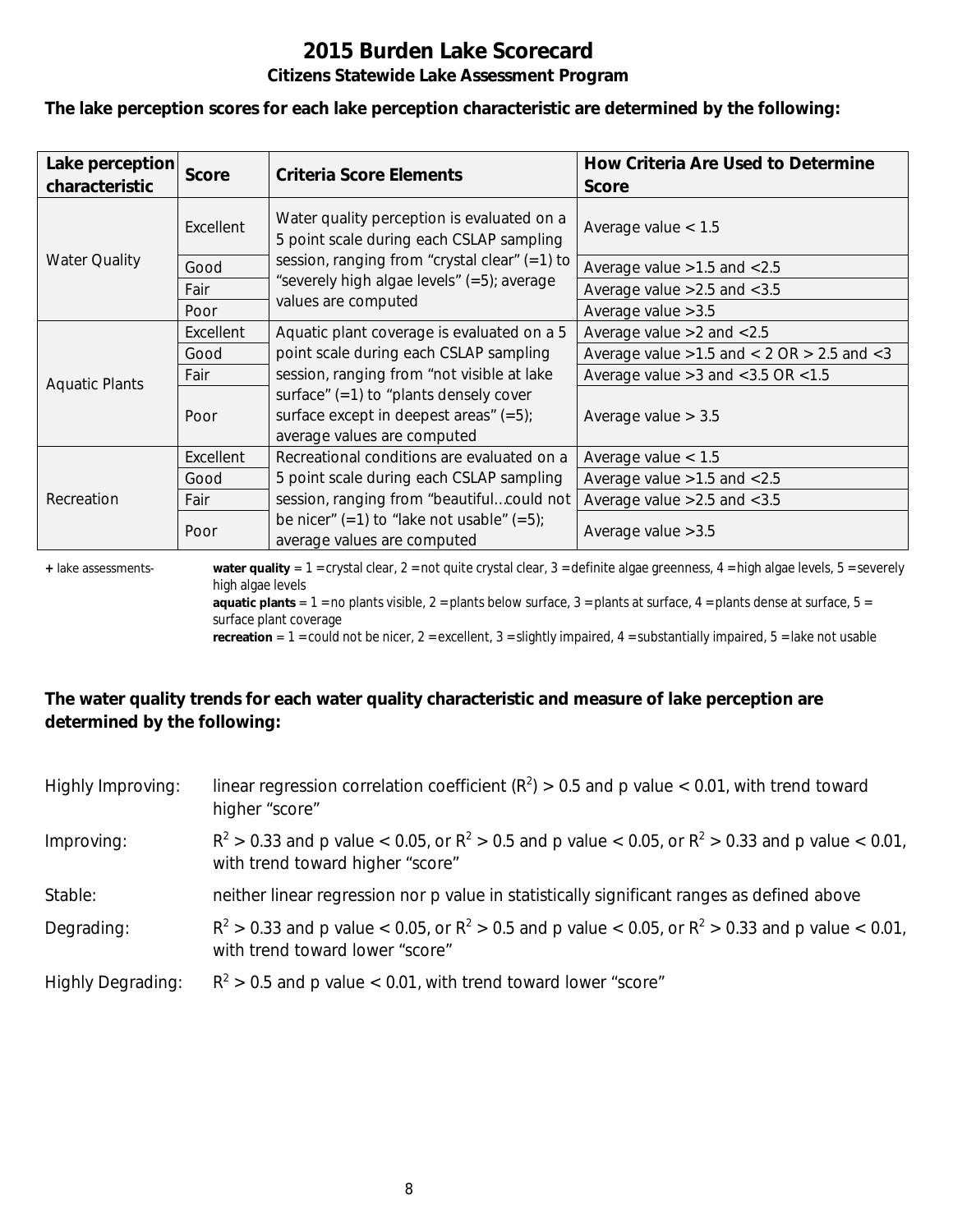### **Lake Uses**

Lake uses are defined as the best uses for a lake (drinking water, swimming, etc.) as determined by several factors. Lake uses are identified using CSLAP water quality, lake perception and biological assessment information to evaluate where a lake fits in the state Water Quality Standards and Classification system (see overview below).

Each lake use is scored based on the following assessment categories, using assessment methodology [\(http://www.dec.ny.gov/chemical/23846.html\)](http://www.dec.ny.gov/chemical/23846.html) established by DEC to evaluate impacts to lake uses:

- **Supported** no evidence of impacts to lake use;
- $\mathcal{L}^{\mathcal{L}}$ **Threatened**- no evidence of impacts to lake use, but some factor threatens this use (for example, changing water quality, conditions that are nearing impact levels, land-use changes, etc.);
- **Stressed** occasional or slight impacts to lake use;  $\mathbf{r}$
- **Impaired** frequent or persistent conditions limit or restrict lake use; and  $\mathbf{r}$
- **Precluded** conditions prevent lake use. This category is uncommon in NYS (and CSLAP) lakes and is not included in the legend for most lake-use scorecard assessments.



*\** All years of CSLAP data collection for the lake except those for which data was not available.

### **Overview of the typical water quality classification and their best uses.** For more information visit www.dec.ny.gov/regs/4592.html#15990

| Best use        | Other uses                                                                                             | <b>Water Quality Classification</b> |
|-----------------|--------------------------------------------------------------------------------------------------------|-------------------------------------|
| <b>Drinking</b> | Bathing, swimming (recreation), fishing, and fish, shellfish and<br>wildlife reproduction and survival | Class AA & A                        |
| Bathing         | Swimming (recreation), fishing, and fish, shellfish and wildlife<br>reproduction and survival          | Class B                             |
| Swimming        | Same as Class B                                                                                        | Class C                             |
| Fishing         | Same as Class B and C                                                                                  | Class D                             |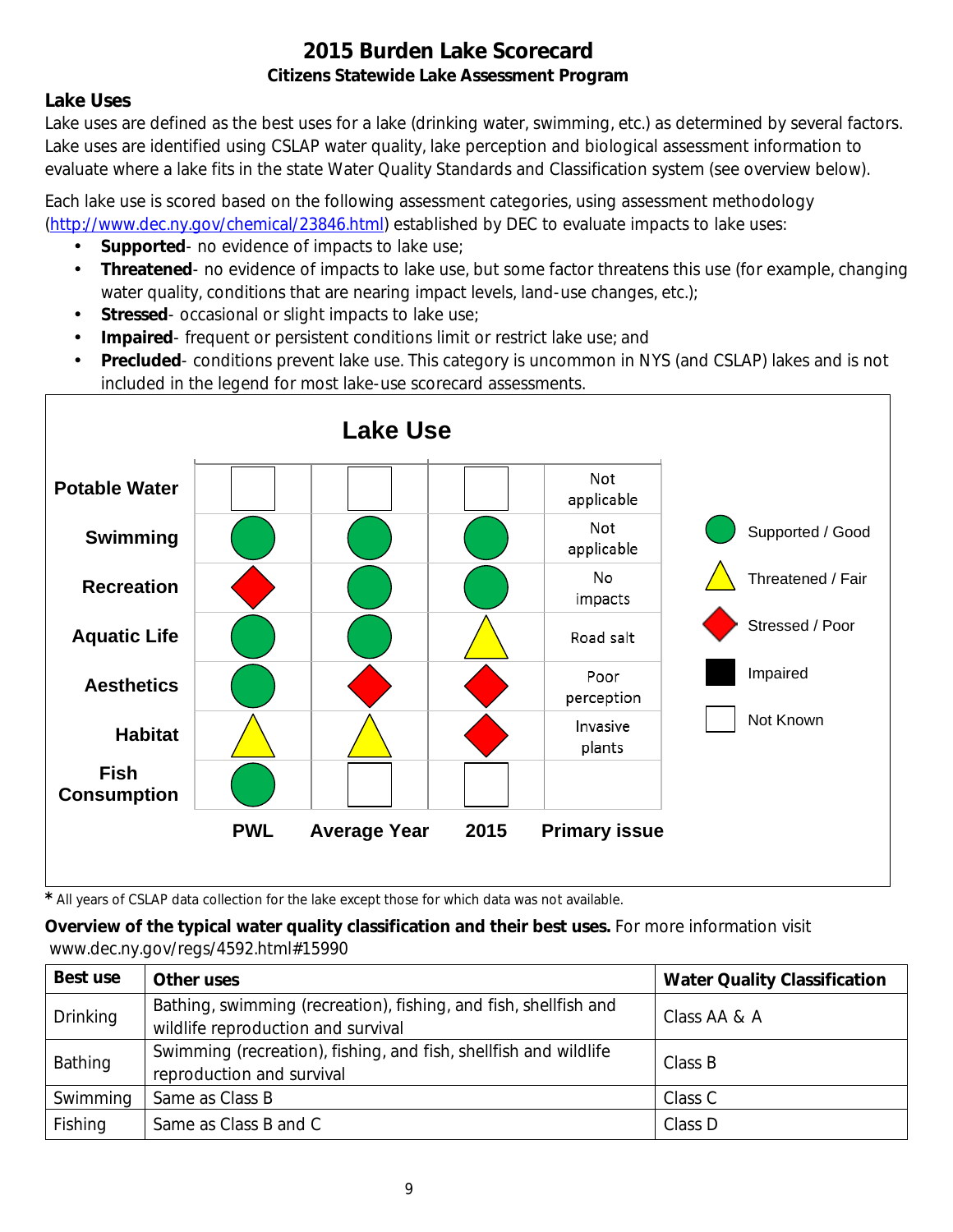#### **The following information is used to determine the condition of lake uses.**

| <b>Lake Use</b>                                                         | <b>Description of characteristic</b>                                                                                                                                                                                                                    | How this relates to CSLAP                                                                                                                                                                                                                                                                      |
|-------------------------------------------------------------------------|---------------------------------------------------------------------------------------------------------------------------------------------------------------------------------------------------------------------------------------------------------|------------------------------------------------------------------------------------------------------------------------------------------------------------------------------------------------------------------------------------------------------------------------------------------------|
| Potable Water                                                           | The lake is used for drinking water. Only Class<br>AA and A lakes have been approved for this use.                                                                                                                                                      | CSLAP data is not intended to assess the condition of<br>potable water. Other state and local monitoring<br>programs better address this use. However, some<br>CSLAP parameters-chlorophyll a, ammonia, arsenic,<br>iron, manganese, algal toxins-indicate potential<br>impacts to potability. |
| Bathing                                                                 | The lake is used for swimming and contact<br>recreation. This use is assessed in some lakes<br>only if they support a public bathing beach,<br>although it is evaluated in all lakes                                                                    | Several CSLAP sampling indicators-water clarity,<br>chlorophyll a, algal toxins, lake perception-can be<br>used to assess swimming conditions.                                                                                                                                                 |
| Recreation<br>(Swimming,<br>Boating, Fishing<br>and non-contact<br>use) | The lake is used for swimming, boating, fishing<br>and non-contact recreation. Even though some<br>lakes are not classified for this use, all CSLAP<br>lakes should support this use, consistent with the<br>federal goal to make all lakes "fishable." | Contact recreation is evaluating using the bathing<br>indicators described above. Non-contact recreation is<br>evaluated using the lake perception data (visual<br>observations) and aquatic plant surveys.                                                                                    |
| Aquatic Life                                                            | The lake is used by aquatic life. This is not an<br>official "use" designated by New York State, but<br>water quality standards and other criteria are<br>adopted to protect aquatic life.                                                              | Aquatic life impacts can be evaluated by a number of<br>CSLAP indicators, including pH, dissolved oxygen, and<br>the presence of invasive species.                                                                                                                                             |
| Aesthetics and<br>Habitat                                               | The lake is used for visual enjoyment or the<br>visual beauty of the lake. This is not an official<br>"use" designated by New York State, but water<br>quality criteria are adopted to protect aesthetics.                                              | Lake aesthetics can be impacted by a number of<br>factors, including algal blooms, nuisance weeds, or<br>simply reports that "the lake looks bad," all of which<br>are evaluated in CSLAP. Lake habitat is evaluated<br>against the presence and management of exotic<br>plants                |
| <b>Fish Consumption</b>                                                 | The lake is used for consumption of fish. All<br>lakes are assumed to support this use unless<br>otherwise indicated.                                                                                                                                   | CSLAP does not collect data or information to<br>evaluate fish consumption. All CSLAP lakes are<br>evaluated against the New York State Department of<br>Health: Health Advice on Eating Fish You Catch<br>(http://www.health.ny.gov/environmental/outdoors/fi<br>sh/health_advisories/).      |

For many CSLAP lakes, some of the lakes designated uses have previously been evaluated; a summary of these assessments can be found on the DEC Priority Waterbody List (PWL) developed for each of the 17 major drainage basins in the state. These can be found at [http://www.dec.ny.gov/chemical/23846.html.](http://www.dec.ny.gov/chemical/23846.html) For some lakes, these are derived from historical assessments of CSLAP or other water quality data, while for others, no PWL assessments are yet available. The "rules" for these assessments are cited in the state Consolidated Assessment and Listing Methodology (CALM) [\(http://www.dec.ny.gov/chemical/23846.html\)](http://www.dec.ny.gov/chemical/23846.html) have changed several times over the last decade, and the CALM document continues to be updated as new assessment tools are evaluated and adopted. The first column of the scorecard reflects the most recent PWL assessment, if available, for each CSLAP waterbody. Non CSLAP data, including "institutional" data (treated water data, bacterial data, consumer confidence report (CCR) summaries, and need for enhanced treatment) may be used for PWL assessments, but are not summarized here.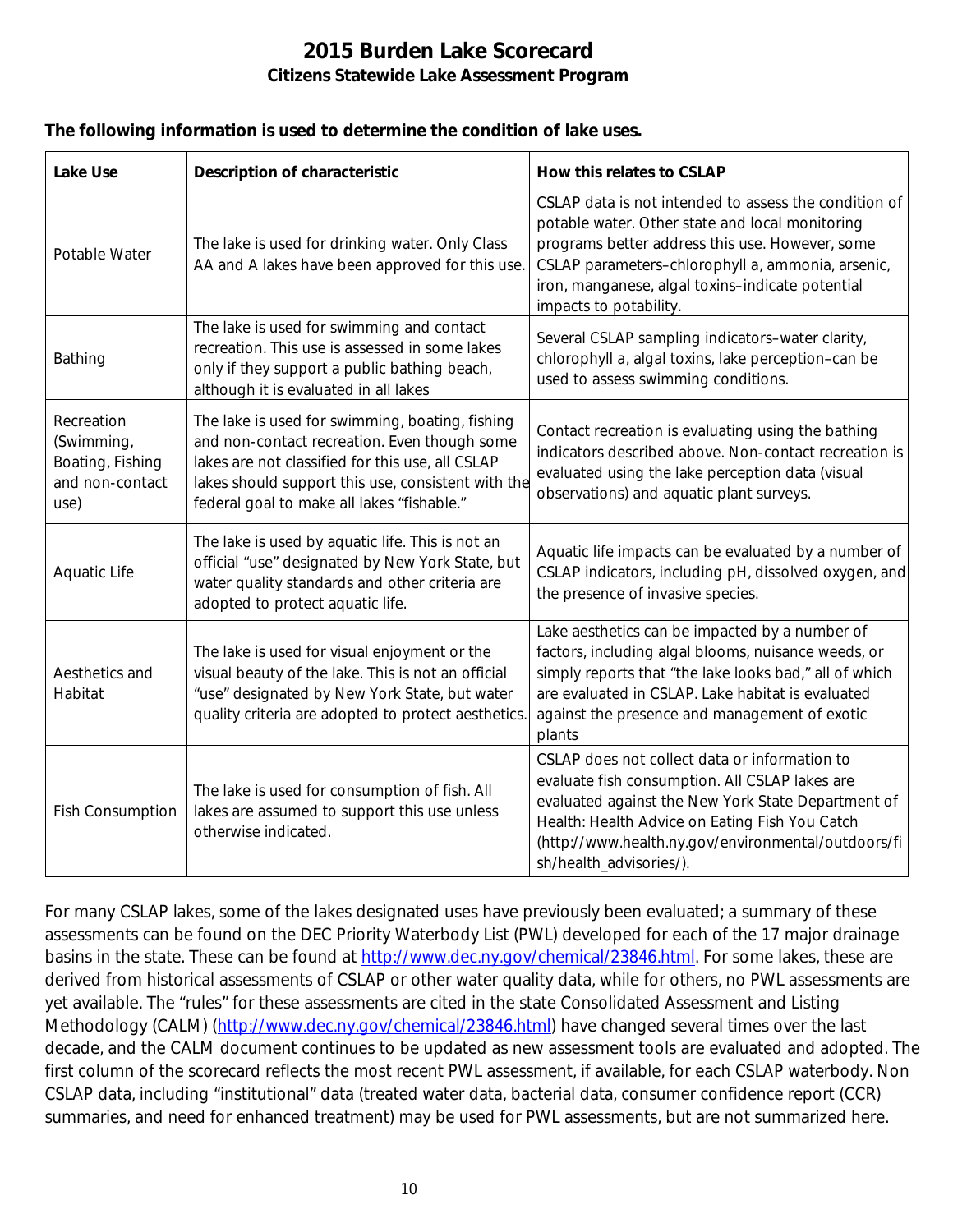| <b>Lake Use</b>     | <b>Score</b>    | <b>Criteria Score Elements</b>                                                                                     | <b>How Criteria Are Used to Determine</b>                                                                 |
|---------------------|-----------------|--------------------------------------------------------------------------------------------------------------------|-----------------------------------------------------------------------------------------------------------|
|                     |                 |                                                                                                                    | <b>Score</b>                                                                                              |
| Potable Water       | Supported       |                                                                                                                    | No evidence of any criteria violations (see below)                                                        |
|                     | Threatened      | Surface water chlorophyll a and HABs<br>data, and deepwater metals data are<br>used to evaluate potable water use. | Avg hypolimnetic $NH_4 > 1$ , Fe $> 0.5$ , As $> 0.3$ , or                                                |
|                     |                 |                                                                                                                    | Mn >1; avg open water MC-LR > $0.5$                                                                       |
|                     | Stressed        |                                                                                                                    | >10d consec. open MC-LR>0.3 or BGA>30; Avg                                                                |
|                     |                 |                                                                                                                    | hypolimnetic $NH_4 > 2$ , Fe $> 1$ or Mn $>1$ ; avg                                                       |
|                     |                 | Waterbodies not classified as potable                                                                              | open water MC-LR $> 1$ ,                                                                                  |
|                     | Impaired        | water supplies cited as "not known"                                                                                | Avg chl.a > 4 (Class AA)-6 (Class A) ug/l, hypo.                                                          |
|                     |                 | (with impacts cited as "not applicable"                                                                            | arsenic > 10 ug/l, violation of MCLs, municipal                                                           |
|                     |                 |                                                                                                                    | shut-down, or excessive water treatment needed                                                            |
|                     | Not known       |                                                                                                                    | No chlorophyll or deepwater nutrient data                                                                 |
| Bathing             | Supported       |                                                                                                                    | No evidence of any criteria violations (see below)                                                        |
|                     | Threatened      | Surface water chl a, water clarity, and                                                                            | Statistically significant WQ degr.; infrequent or                                                         |
|                     |                 | HABs data used to evaluate bathing use.                                                                            | single small site MC-LR>20 or shore BG >25-30                                                             |
|                     | <b>Stressed</b> |                                                                                                                    | >10% water clarity readings < 1.2m; or single                                                             |
|                     |                 | Bathing assessments included here                                                                                  | shoreline bloom MC-LR > 20; or open BG Chl >                                                              |
|                     |                 | reference bathing criteria cited in the                                                                            | 30; recreation = "impaired" $w/b$ each present                                                            |
|                     | Impaired        | PWL; "public bathing" is evaluated with<br>bacteria and DOH beach data and is                                      | Open MC-LR $> 20$ ug/l or avg Secchi < 1.2m; or                                                           |
|                     |                 | reflected in the assessment information                                                                            | multiple site and persistent shore MC-LR $>$ 20 or<br>shore BG ChI $> 25-30$ ; beach closure $> 4$ wks or |
|                     |                 | here (if available) but not quantified                                                                             | control needed                                                                                            |
|                     | Not known       |                                                                                                                    | No chlorophyll, clarity, HAB or perception data                                                           |
|                     | Supported       | Surface water chl a, water clarity, and                                                                            | No evidence of any criteria violations (see below)                                                        |
|                     |                 | HABs data used to evaluate bathing use.                                                                            | Same as bathing or avg TP > 20 ug/l; >25%                                                                 |
| Recreation          | Threatened      |                                                                                                                    | slightly impaired frequency recreation AND >                                                              |
|                     |                 | Bathing assessments included here                                                                                  | 10% poor clarity triggering slight impairment                                                             |
|                     | <b>Stressed</b> | reference bathing criteria cited in the                                                                            | Same as bathing or >10% Chl.a samples > 10                                                                |
|                     |                 | PWL; "public bathing" is evaluated with                                                                            | ug/l                                                                                                      |
|                     | Impaired        | bacteria and DOH beach data and is                                                                                 | Same as bathing or Avg chl.a > 10 ug/l                                                                    |
|                     |                 | reflected in the assessment information                                                                            |                                                                                                           |
|                     | Not known       | here (if available) but not quantified                                                                             | No chlorophyll, clarity, HAB or perception data                                                           |
|                     | Supported       |                                                                                                                    | No evidence of any criteria violations (see below)                                                        |
|                     | Threatened      |                                                                                                                    | Inferred/measured DO < 1; 10% pH < $6.5$ or                                                               |
|                     |                 |                                                                                                                    | >8.5                                                                                                      |
| <b>Aquatic Life</b> | Stressed        | pH, (inferred) dissolved oxygen, and the                                                                           | Avg DO < $6.5$ or > 8.5; inferred/measured DO <                                                           |
|                     |                 | presence of AIS species are used to                                                                                | 1 for Class T/TS                                                                                          |
|                     | Impaired        | evaluate aquatic life                                                                                              | Avg pH < 6 or >9; Avg DO < 6.5 or > 8.5                                                                   |
|                     |                 |                                                                                                                    | w/documented fish impacts; inferred/measured                                                              |
|                     |                 |                                                                                                                    | DO <1 w/documented fish impacts                                                                           |
|                     | Not known       |                                                                                                                    | No pH, DO, or AIS information available                                                                   |

### **The lake use scores for each lake use characteristic are determined by the following:**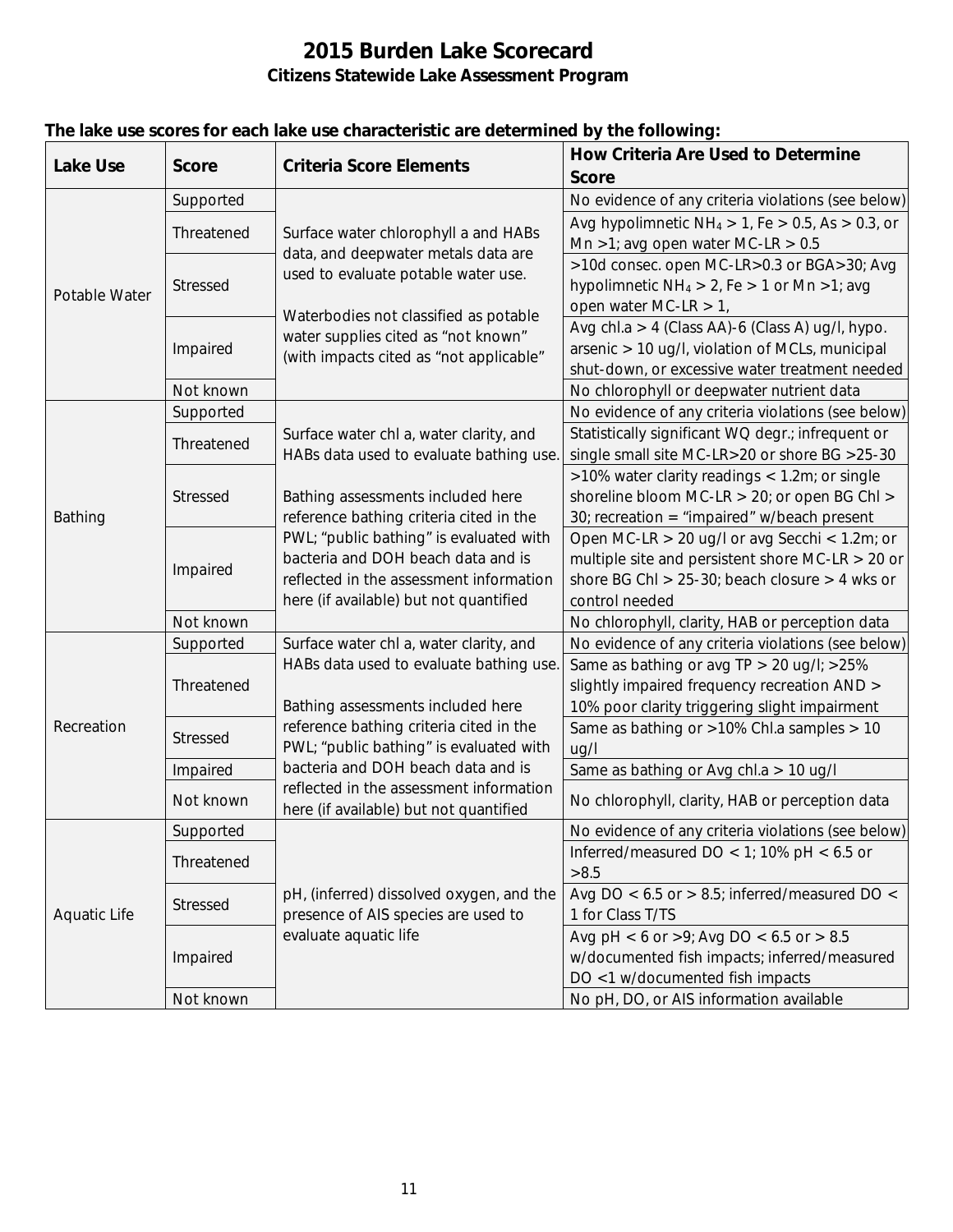| <b>Lake Use</b>         | <b>Score</b> | <b>Criteria Score Elements</b>                                                                                                                                                                                                                                            | <b>How Criteria Are Used to Determine</b><br><b>Score</b>                                                                                                                                                                                                                                                                  |
|-------------------------|--------------|---------------------------------------------------------------------------------------------------------------------------------------------------------------------------------------------------------------------------------------------------------------------------|----------------------------------------------------------------------------------------------------------------------------------------------------------------------------------------------------------------------------------------------------------------------------------------------------------------------------|
| Aesthetics /<br>Habitat | Good         | Aesthetics are evaluated through<br>perception surveys and the presence of<br>HABs and native species, while habitat is<br>evaluated against AIS species. These<br>categories are not recognized by EPA as<br>designated uses, so they are evaluated<br>as a "condition". | No evidence of any criteria violations (see below)                                                                                                                                                                                                                                                                         |
|                         | Fair         |                                                                                                                                                                                                                                                                           | Occasional aquatic plant treatment required for<br>invasive (habitat) or native (aesthetics) plants;<br>Aesthetics: "slightly impaired" due to algae or<br>weeds >25%; "definite algae greenness" >25%;<br>1x open water or shoreline bloom notification;<br>>25% surface weeds; >10% TP samples > 20<br>uq/l              |
|                         | Poor         |                                                                                                                                                                                                                                                                           | Routine aquatic plant treatment required for<br>invasive (habitat) or native (aesthetics) plants;<br>Aesthetics: "slightly impaired" due to algae or<br>weeds >50%; "definite algae greenness" >50%;<br>> 1x open water or large or widespread<br>shoreline bloom notification; > 50% surface<br>weeds; avg $TP > 20$ ug/l |
|                         | Not known    |                                                                                                                                                                                                                                                                           | No perception, HAB or AIS information                                                                                                                                                                                                                                                                                      |
| Fish<br>Consumption     | Supported    | Fish consumption is not evaluated<br>through CSLAP- PWL listings are based<br>on whether a waterbody is cited on the<br>DOH Health Advice for Consumption of                                                                                                              | No evidence of any criteria violations (see below)                                                                                                                                                                                                                                                                         |
|                         | Threatened   |                                                                                                                                                                                                                                                                           | High toxins in any HAB sample or persistent BGA<br>blooms                                                                                                                                                                                                                                                                  |
|                         | Stressed     |                                                                                                                                                                                                                                                                           | Fish tissue data indicates measurable level of<br>contaminants but no listing on DOH Health<br>Advice on Eating Sports Fish and Game                                                                                                                                                                                       |
|                         | Impaired     |                                                                                                                                                                                                                                                                           | Waterbody cited on DOH Health Advice on<br>Eating Sports Fish and Game                                                                                                                                                                                                                                                     |
|                         | Not known    |                                                                                                                                                                                                                                                                           | No fish tissue data; potential impacts not cited                                                                                                                                                                                                                                                                           |

+ proposed NNC (numeric nutrient criteria): for potable water: Class AA lakes: chlorophyll a = 4 ug/l; for Class A lakes = 6 ug/l;

#### proposed NNC (numeric nutrient criteria) for swimming: chlorophyll a = 10 ug/l (all classes); water clarity = 1.2 meters (= 4 feet), TP = 20 ug/l

#### **Summary**

The information displayed in the scorecard is intended to give a quick and comprehensive overview of the results from CSLAP assessments and lake data collected by DEC, academics and private consultants.

CSLAP scorecards summarize information related to water quality, lake perception, biological condition and lake uses. The data and other information collected through CSLAP, or other sources, contribute to the evaluation of lake uses.

This information is the basis for the water quality assessments conducted as part of DEC's waterbody inventory. More comprehensive summaries of CSLAP data are included in individual lake reports and regional and statewide CSLAP data summaries. To fully understand CSLAP lakes, those interested should review the information found in scorecards, individual lake summaries, and regional and statewide CSLAP reports.